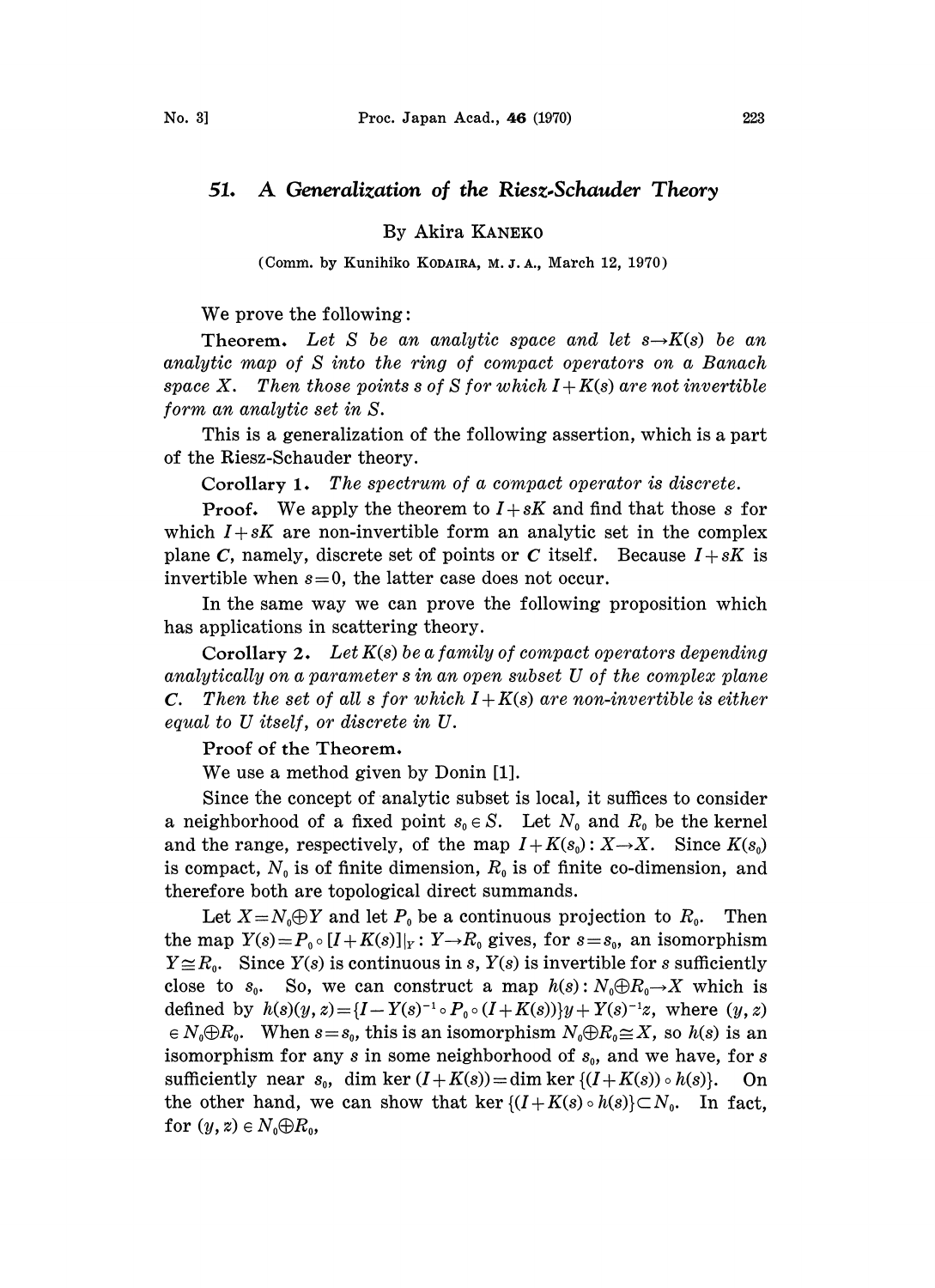224 **A. KANEKO** [Vol. 46,

$$
(I+K(s))\circ h(s)(y, z)
$$
  
= $(I+K(s))y-(I+K(s))Y(s)^{-1}P_0(I+K(s))y+(I+K(s))Y(s)^{-1}\cdot z$   
= $(I+K(s))y-(P_0+I-P_0)\{(I+K(s))Y(s)^{-1}P_0(I+K(s))y\}$   
+ $(P_0+I-P_0)\{(I+K(s))Y(s)^{-1}z\}.$ 

Here, by the definition of  $Y(s)$ , we have  $P_0(I+K(s))Y(s)^{-1}P_0 = P_0$ . So this becomes,

$$
= (I - P_0)\{(I + K(s))y - (I + K(s))Y(s)^{-1}P_0(I + K(s))y + (I + K(s))Y(s)^{-1}(z)\} + P_0 z = (I - P_0)A + P_0 z,
$$

where, the last equality is the definition of the notation. Thus  $(I+K(s)) \circ h(s)(y, z)=0$  is equivalent to  $(I-P_0)A=0$  and  $P_0z=0$ , because these are direct sums. In particular we have  $P_0z=z=0$  since  $z \in R_0$ . This implies ker  $(I+K(s)) \circ h(s) \subset N_0$ . So we only have to study those s for which  $(I+K(s)) \circ h(s)$ :  $N_0 \rightarrow X$  has a non trivial kernel. Now that we have reduced the problem to the study of the maps from a space of finite dimension to  $X$ , the following lemma completes the proof of our theorem.

**Lemma.** Consider an analytic family of linear maps  $T(s)$ :  $N_0 \rightarrow X$ from a linear space  $N_0$  of finite dimension to a Banach space X. Those s for which the ranks of the maps  $T(s)$  are less than dim  $N_0$  form an analytic set in the parameter space.

**Proof.** Let  $P: X \to \mathbb{C}^n$  ( $n = \dim N_0 < \infty$ ) be any projection of X to a subspace of finite dimension.  $P \circ T(s)$  is a finite matrix, so the determinant of  $P \circ T(s)$  is well defined. Taking as P all such projections, we have obviously

$$
{s; rank T(s) < n} = \cap {s; det (P \circ T(s))} = 0.
$$

The right side is an analytic subset by the well-known theorem of Noether. This establishes the assertion.

If we make use of the k-th minors of  $P \circ T(s)$ , we have:

Corollary 3. Those s, for which the dimensions of the kernel spaces of  $I + K(s)$  are greater than k, form an analytic subset. Letting k run from 0 to  $\infty$ , we obtain a decreasing sequence of analytic subsets. When we apply this corollary to the resolvents of a family of elliptic operators, we obtain an intuitive proof of the fact that the dimension of eigenspaces is an upper semi-continuous function of the parameter.

Corollary 4 (A simplest case of generalized eigenvalue problem). Let K and M be compact operators, and let  $L = I + M$ . The point spectrum of  $Kf=sLf$  (i.e. the set of those s for which there exist nontrivial f satisfying  $Kf=sLf$  is one of the following: 1) the whole C 2)  $C - \{0\}$  3) a discrete set in C with at most one accumulation point at the origin.